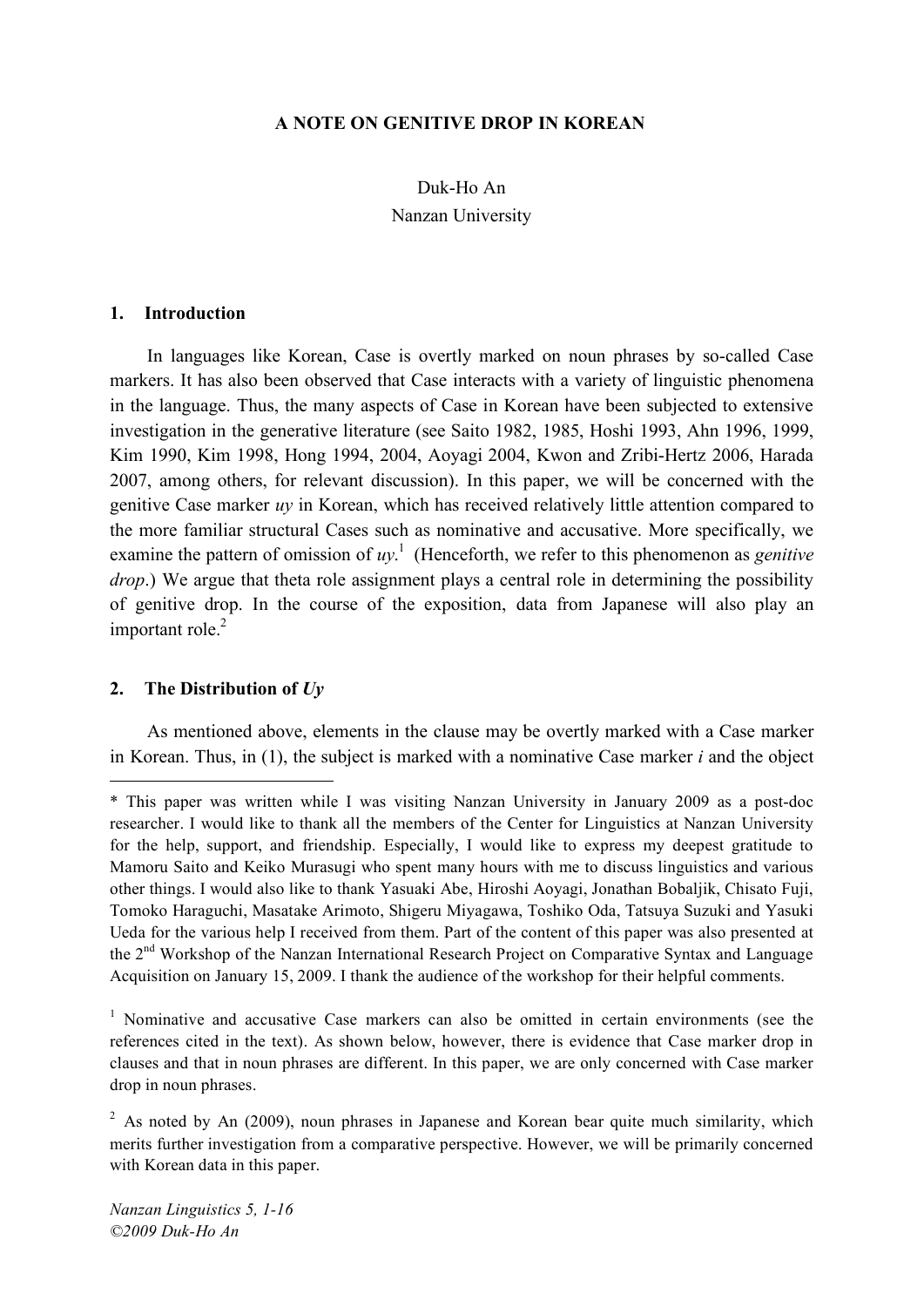an accusative Case marker *lul*.

(1) John-**i** Mary-**lul** coahanta. J-nom M-acc likes

'John likes Mary.'

Similarly, elements that appear within the noun phrase may also be marked with a Case marker. But, in the nominal domain, the usual nominative and accusative Case markers, e.g., *ka/i* and *ul/lul*, respectively, do not show up regardless of the grammatical function of their host.<sup>3</sup> Rather, the only Case form allowed for elements within the noun phrase is *genitive*.<sup>4</sup>

(2) a. roma-**uy** phagoy (object) Rome-gen destruction 'the destruction of Rome' b. \*roma-**lul** phagoy Rome-acc destruction (3) a. oykyein-**uy** chimlyak (subject) alien-gen invasion

'the invasion of Aliens'

b. \*oykyein-**i** chimlyak alien-nom invasion

I list below further contexts where *uy* can appear. (The list here is not meant to be exhaustive.) It should be noted that *uy* can attach to a variety of elements within the noun phrase.

(4) a. Chelsu-**uy** cha C-gen car 'Chelsu's car'

(i) a. \*the destruction Rome b. the destruction of Rome

<sup>&</sup>lt;sup>3</sup> Traditionally, it is assumed that the noun head does not have the ability to assign structural Case such as nominative and accusative. Therefore, (ia) is ruled out by a violation of the Case Filter.

<sup>&</sup>lt;sup>4</sup> Note that Korean is a head-final language. Therefore, all the elements within the noun phrase precede the head noun, i.e., the head noun occupies the last position within the noun phrase. (There are some exceptions to this remark. But these cases do not matter for our discussion.)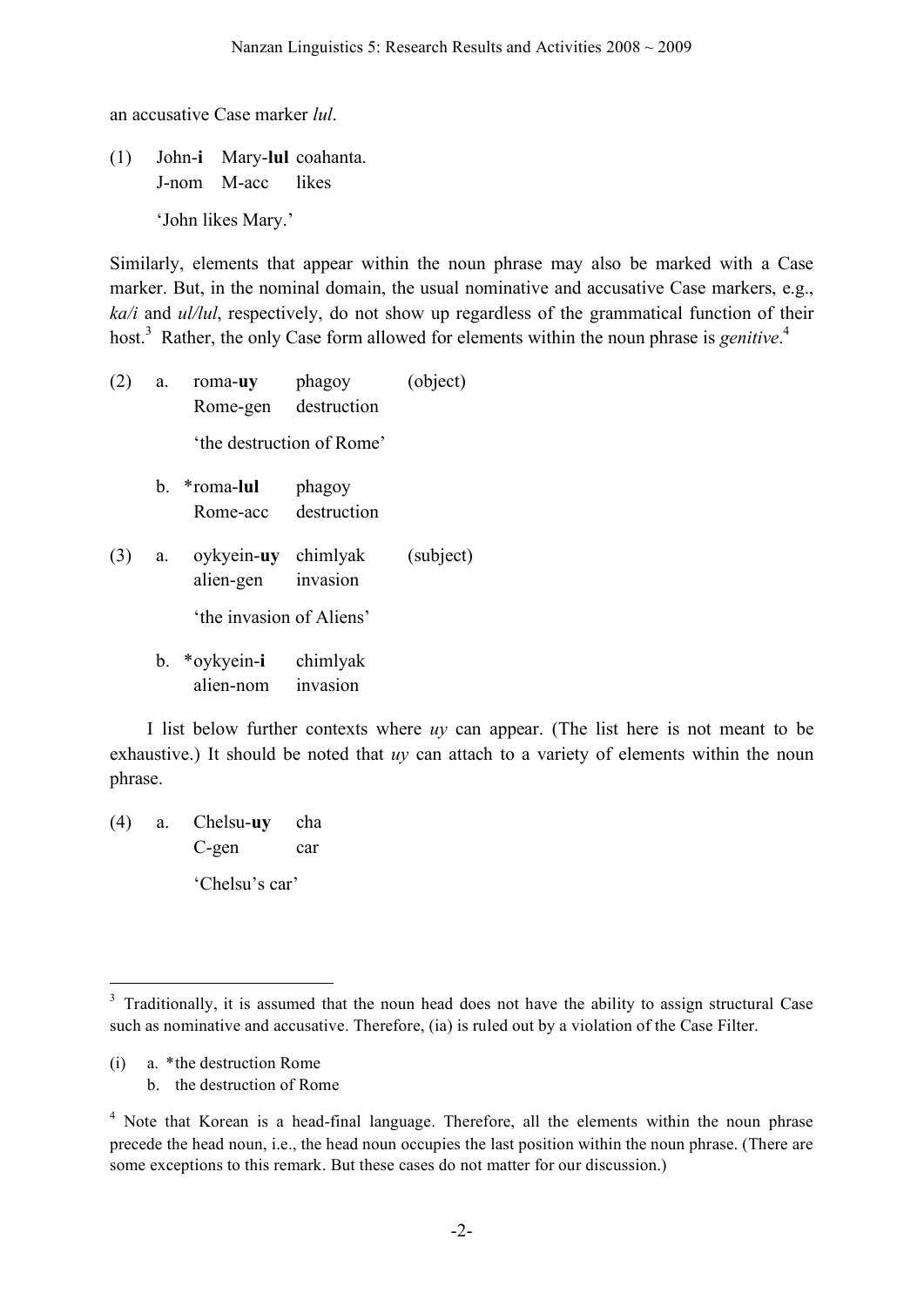b. dol-lo-**uy** kongkyek stone-with-gen attack

'an attack with stones'

- c. sey-kwen-**uy** chayk three-CL-gen book 'three books'
- d. Roma-**uy** phagoy Rome-gen destruction

'Rome's destruction'

- e. ecey-**uy** nalssi yesterday-gen weather 'yesterday's weather'
- f. Taipei-**uy** nalssi Taipei-gen weather

'Taipei's weather'

g. Haruki-wa-**uy** intebyu H-with-gen interview

'an interview with Haruki'

h. oykyein-**uy** chimlyak alien-gen invasion

'Alien's invasion'

i. kongpo-**uy** sunkan terror-gen moment

'a moment of terror'

j. yulep-ulo-**uy** yehayng Europe-to-gen trip

'a trip to Europe'

# **3. Genitive Drop**

In the previous section, we saw that *uy* can appear quite pervasively within the noun phrase. Interestingly, *uy* can also be omitted in certain contexts. Crucially, not all of the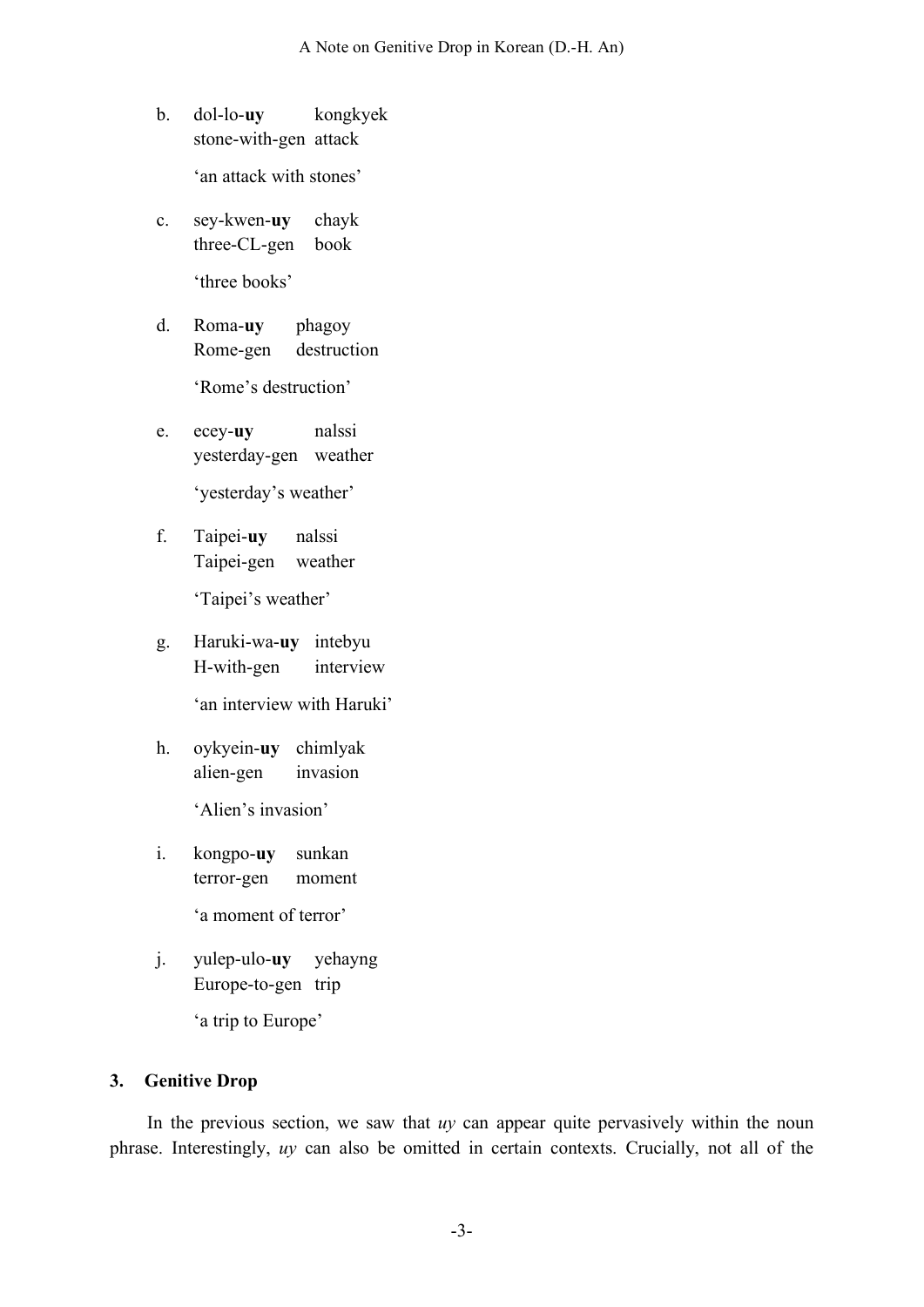contexts in (4) allow genitive drop.<sup>5</sup> I regroup below the data in (4) based on the pattern of genitive drop they manifest.

(5) a. Chelsu-(**uy**) cha C-gen car

'Chelsu's car'

b. Roma-(**uy**) phagoy Rome-gen destruction

'Rome's destruction'

- c. ecey-(**uy**) nalssi yesterday-gen weather 'yesterday's weather'
- d. Taipei-(**uy**) nalssi Taipei-gen weather

'Taipei's weather'

e. oykyein-(**uy**) chimlyak alien-gen invasion

'Alien's invasion'

(6) a. dol-lo-\*(**uy**) kongkyek stone-with-gen attack

'an attack with stones'

- b. sey-kwen-\*(**uy**) chayk three-CL-gen book 'three books'
- c. Haruki-wa-\*(**uy**) intebyu H-with-gen interview

'an interview with Haruki'

<sup>&</sup>lt;sup>5</sup> The Korean data given in (4) are actually based on the Japanese data examined by Saito, Lin, and Murasugi (2008). It is interesting to note that Japanese, whose noun phrases behave exactly the same as those in Korean in the basic cases, do not allow genitive drop at all. However we will not be concerned with this difference in this paper. See Saito and An 2009 for relevant discussion.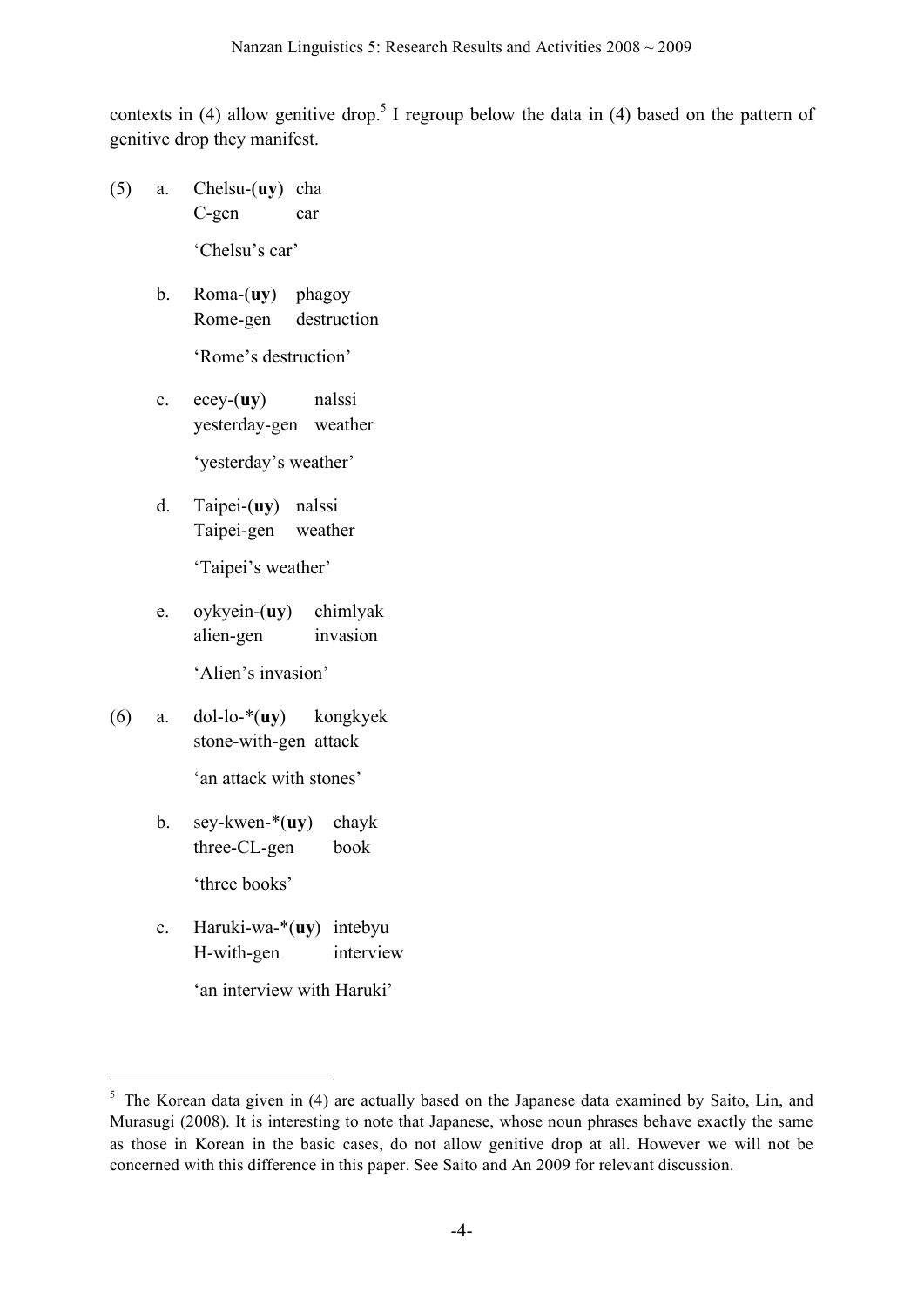- d. kongpo-\*(**uy**) sunkan terror-gen moment 'a moment of terror'
- e. yulep-ulo-\*(**uy**) yehayng Europe-to-gen trip 'a trip to Europe'

Let me summarize the pattern we are looking at here. First, as mentioned above, it is clear that not all contexts in (4) allow genitive drop. The data in (5) illustrate that possessives, arguments (subject and object), temporal and locative phrases allow genitive drop. However, there are also a variety of contexts that disallow genitive drop, as shown in  $(6)$ . Given this observation, the next step toward an analysis of genitive drop would be to see what the contexts in (5) and (6) have in common, to which we turn immediately.

# **4. Analysis: Genitive Drop and Argumenthood**

In the previous section, we examined the contexts that allow genitive drop as well as those contexts that disallow it. At first glance, these contexts appear to be quite heterogeneous. But, if we can identify a property that is shared by each group of genitive (non-)drop contexts, it would also help us identify the factor that is involved in determining the possibility of genitive drop. Thus, in this section, we will look more closely at the genitive (non-)drop contexts and argue that there is actually a way to draw a line between the contexts that allow genitive drop and those that do not. In so doing, a comparison with N'-ellipsis in Japanese will play a crucial role. More specifically, we will argue that what determines whether an element can drop its genitive Case marker is its argumenthood. That is, genitive drop is contingent on theta role assignment to the host of the genitive Case marker. Thus, only when the host is assigned a theta role, it may drop its genitive Case marker.

Before we go on to discuss genitive drop, let us digress temporarily to discuss Saito, Lin, and Murasugi's (2008) analysis of N'-ellipsis in Japanese, which will provide us with a useful background for the discussion to follow.

# **4.1. N'-Ellipsis: Saito, Lin, and Murasugi 2008**

The sentence in  $(7)$  is derived by N'-ellipsis, whereby the NP complement of DP is

 $6\,$  We provide evidence below that adjuncts and the PPs in (6) pattern in the same way. Given this, we may assume that the PPs in (5) are actually adjuncts. (It should be noted that it is not always entirely clear whether a given PP is an argument or an adjunct, when it comes to nominal domains, where so many things appear only optionally.)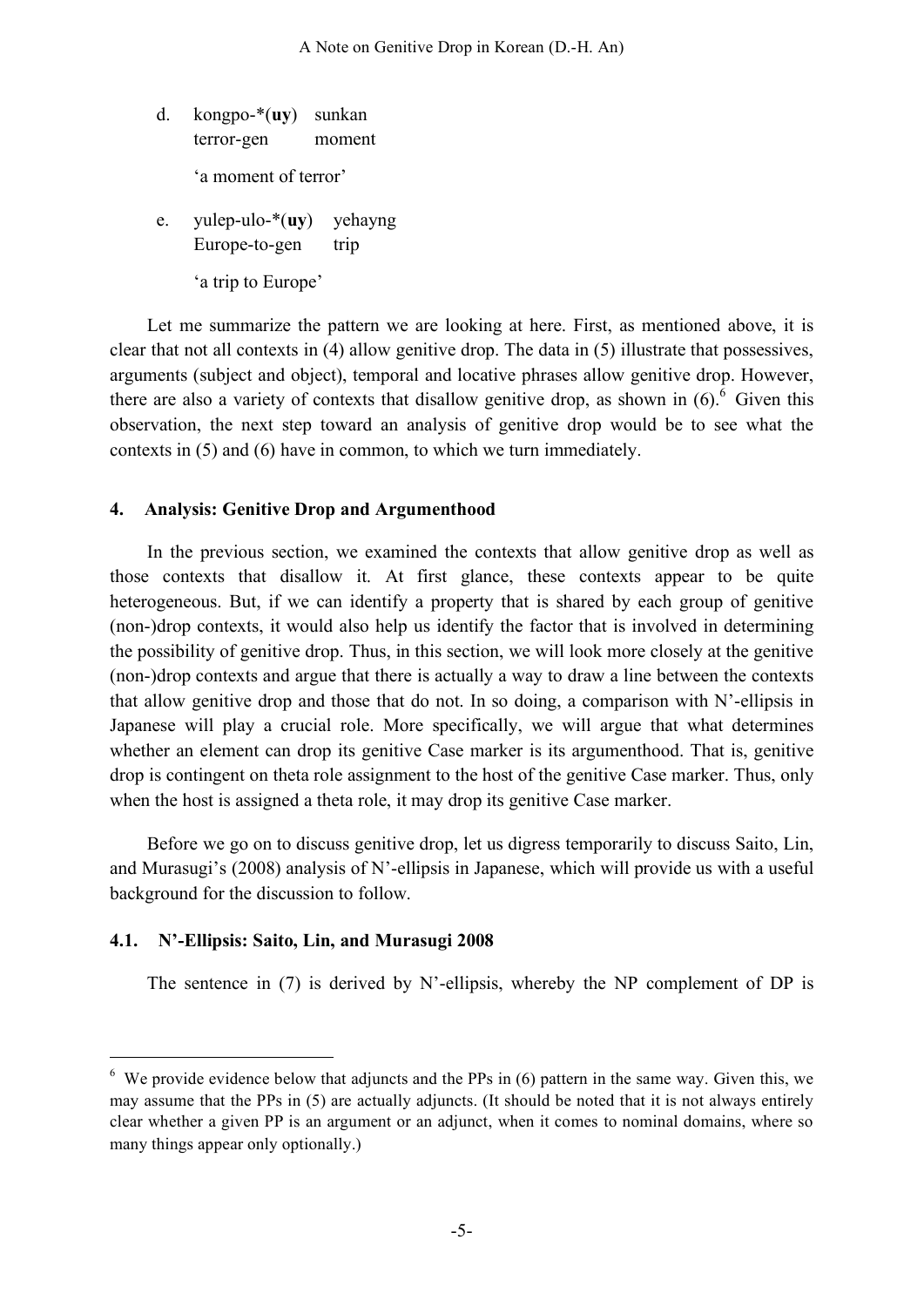elided<sup>7</sup>

(7) I have read Bill's book, but I haven't read  $\lceil_{\text{DP}}$  John's  $\lceil_{\text{NP}}$  book]]

According to the standard analysis of N'-ellipsis, the NP complement of DP is elided when the D head undergoes Spec-Head agreement (or, simply, feature checking) with its Spec (see Saito and Murasugi 1990, Lobeck 1990, Saito, Lin, and Murasugi 2008, among others). For instance, in (7), the possessor phrase *John's* occupies DP Spec and undergoes feature checking with the D head. Therefore, the NP complement *book* can be elided. On the other hand, the D head *a* in (8) does not have anything in its Spec. Given that there is no feature checking in DP, the fact that N'-ellipsis is not allowed in (8) is correctly captured.

(8) \*I have edited a book, but I haven't written  $\lceil_{DP} a \rceil_{NP}$  book]

It has also been argued that N'-ellipsis is available in Japanese (Saito and Murasugi 1990, Saito, Lin, and Murasugi 2008, among others). <sup>8</sup> For instance, in (9), the possessor phrase *Hanako-no* 'Hanako's' and the object of the head noun *Kyooto-no* 'Kyoto's' are assumed to be in DP Spec and undergo feature checking with the D head, correctly licensing N'-ellipsis.<sup>9</sup>

(9) a. Taroo-no taido-wa yoi ga, [Hanako-no taido]-wa yokunai. (J) T-gen attitude-top good though H-gen attitude-top good.not 'Though Taro's attitude is good, Hanako's isn't.'

 $\frac{7}{1}$  Given this analysis, the phenomenon in question does not really involve "N-bar" ellipsis. However, I will continue to use the traditional term.

<sup>&</sup>lt;sup>8</sup> Interestingly, noun phrases in Korean do not allow N'-ellipsis despite the similar behavior they manifest with respect to noun phrases in Japanese. See Saito and An 2009 for relevant discussion.

<sup>&</sup>lt;sup>9</sup> As shown in (4), the genitive Case marker uy in Korean can appear quite pervasively on various elements within the noun phrase. The same is true of the genitive Case marker *no* in Japanese. Saito, Lin, and Murasugi (2008) argue that *no* is a contextual Case marker that is attached to any prenominal constituent that is sister to a projection of N/D. More specifically, they adopt a version of Kitagawa and Ross's (1982) Mod Insertion rule.

<sup>(</sup>i) Mod Insertion  $[p_P \dots XP \ N/D^{\alpha}] \rightarrow [p_P \dots XP \ Mod \ N/D^{\alpha}],$  where  $Mod = no$ .

Assuming that (i) applies to the distribution of the genitive Case marker *uy* as well, Saito and An (2009) suggest further that the Mod Insertion rules in Japanese and Korean are subject to a microparametric variation, which they argue is responsible for the lack of N'-ellipsis in Korean, noted in footnote 8.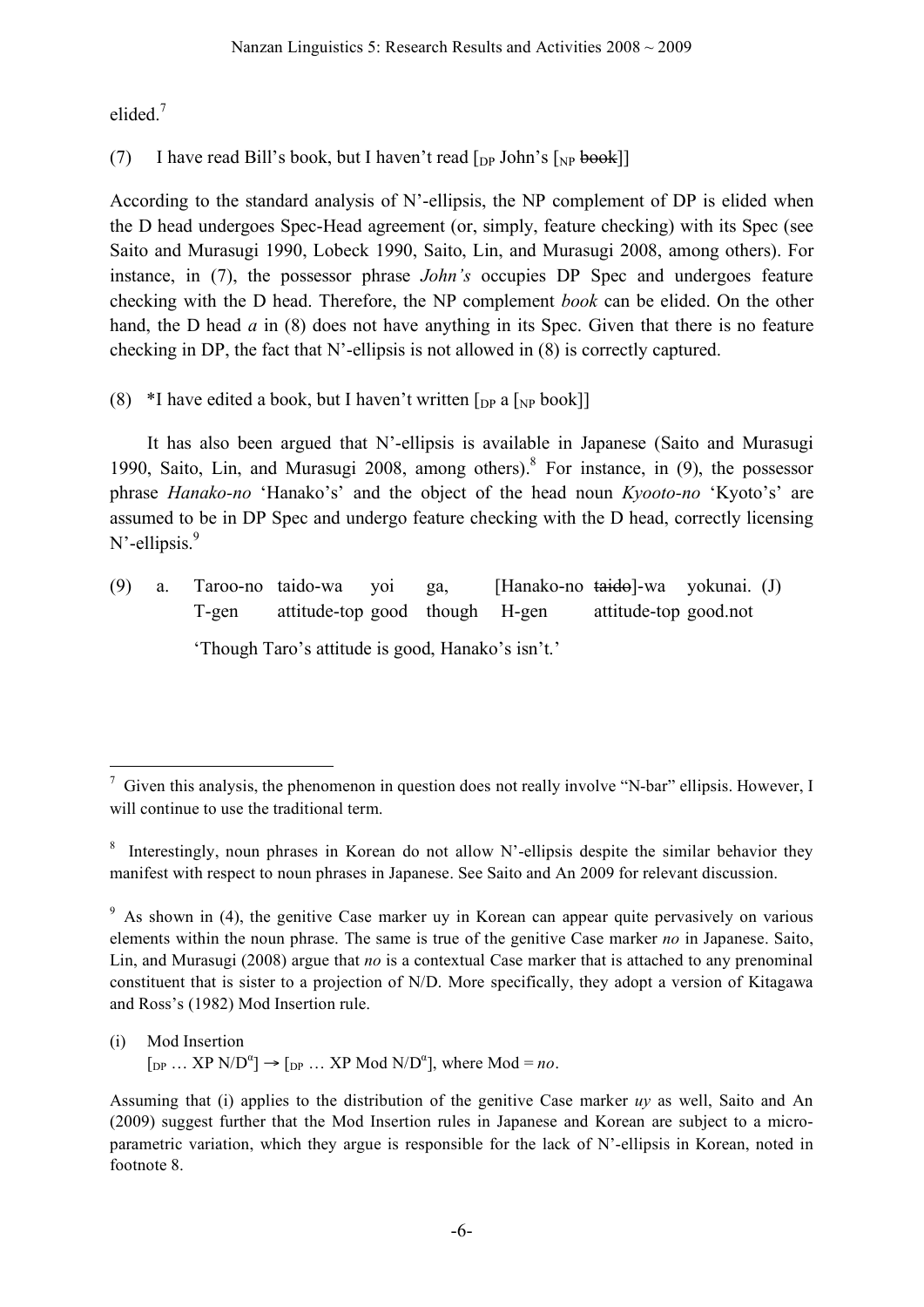b. Rooma-no hakai-wa [Kyooto-no hakai]-yorimo hisan datta. R-gen destruction-top K-gen destruction-than miserable was

'Rome's destruction was more miserable than Kyoto's.'

Crucially, it is assumed that DP Spec is an argument position, in which adjuncts may not occur. It is then predicted that adjuncts will not license N'-ellipsis, which is indeed the case, as shown in  $(10).^{10}$ 

- (10) a. \*Hare-no hi-wa yoi ga, [ame-no hi]-wa otikomu. (J) clear-gen day-top good though rain-gen day-top feel.depressed 'Clear days are OK, but I feel depressed on rainy days.'
	- b. \*Taroo-wa iti-niti-ni san-satu-no hon-o yomu ga, T-top one-day-in three-CL-gen book-acc read though Hanako-wa [ go-satu-no hon]-o yomu. H-top five-CL-gen book-acc read

'Taroo reads three books in a day, but Hanako reads five.'

c. \*Hutakire-no hamu-wa yuusyoku-ni naru ga, two slices-gen ham-top supper-to make though [hitokire-no hamu]-wa nara-nai. one slice-gen ham-top make-not

'Two slices of ham make up a supper, but one slice does not.'

We have examined in this section the patterns on N'-ellipsis in Japanese. The crucial point to keep in mind is that arguments allow N'-ellipsis and adjuncts don't.

- (i) a. ame-no hi rain-gen day 'rainy day'
	- b. san-satu-no hon three-CL-gen book

'three books'

- c. hutakire-no hamu two slice-gen ham
	- 'two slices of ham' (Saito and Murasugi 1999)

As discussed below, adjuncts can also be marked with *uy* in Korean.

<sup>&</sup>lt;sup>10</sup> The genitive Case marker *no* is in principle allowed on adjuncts, as illustrated in (i). Therefore, the source of the ungrammaticality of (10) has nothing to do with Case-marking the adjuncts.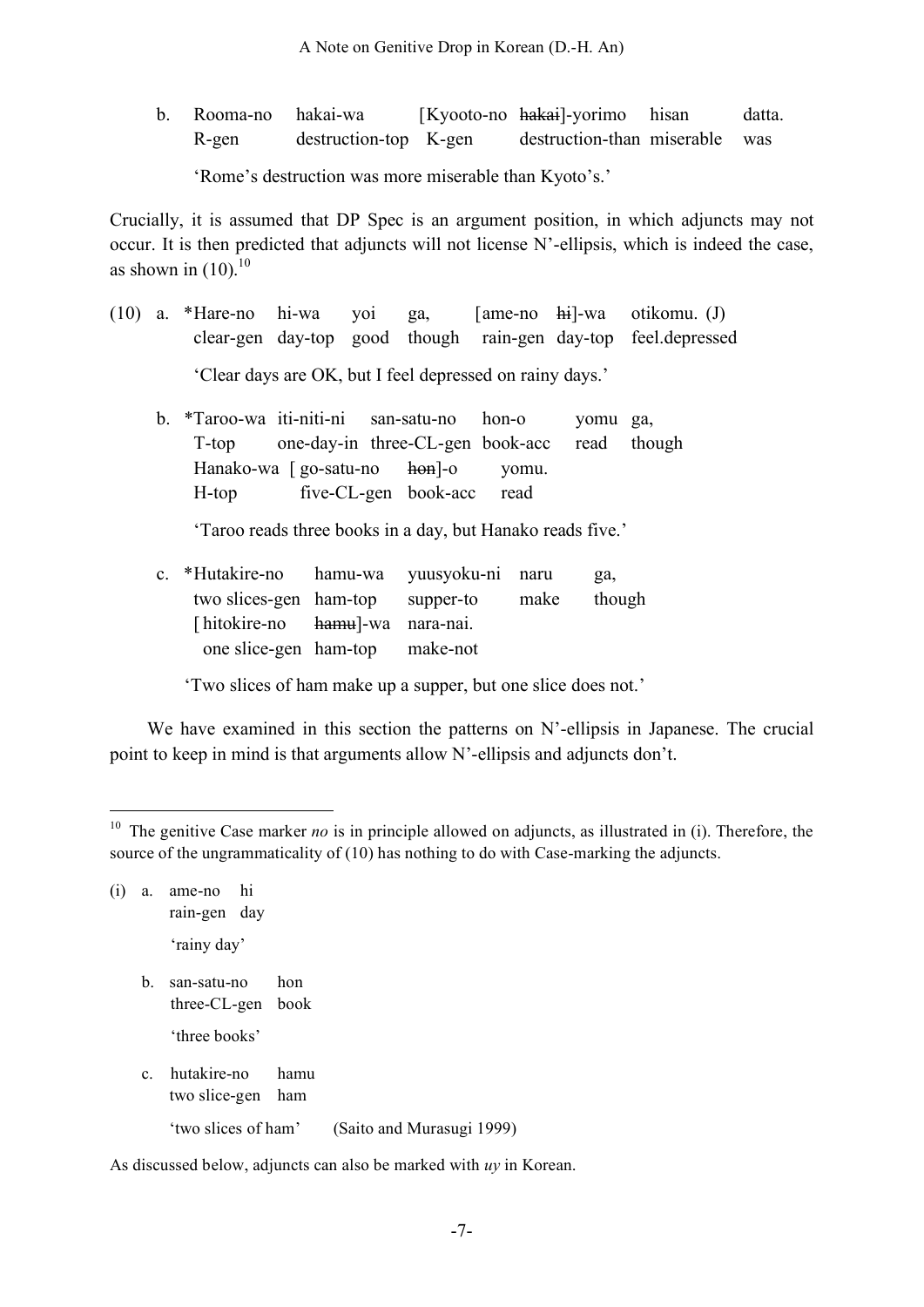## **4.2. Genitive Drop and Argumenthood**

In this section, we propose an analysis of genitive drop in Korean. Let us consider first the contexts that allow genitive drop. The relevant examples are repeated below.

(11) a. Chelsu-(**uy**) cha C-gen car

'Chelsu's car'

b. Roma-(**uy**) phagoy Rome-gen destruction

'Rome's destruction'

- c. ecey-(**uy**) nalssi yesterday-gen weather 'yesterday's weather'
- d. Taipei-(**uy**) nalssi Taipei-gen weather

'Taipei's weather'

e. oykyein-(**uy**) chimlyak alien-gen invasion

'Alien's invasion'

In (11a) through (11e), the types of the grammatical function of the host of *uy* are quite diverse: they include possessor, object, temporal phrase, locative phrase, and subject, respectively. Though it might not be obvious at first glance what they have in common, we believe that there is a way to group them together based on a property that they share. The evidence comes from N'-ellipsis in Japanese. Interestingly, the direct counterparts to the noun phrases in (11) in Japanese all allow N'-ellipsis, as illustrated in (12).

- (12) a. Taroo-no kuruma-wa yoi ga, [Hanako-no kuruma]-wa yokunai. T-gen car-top good though H-gen car-top good.not 'Though Taroo's car is good, Hanako's isn't.'
	- b. Rooma-no hakai-wa [Kyooto-no hakai]-yorimo hisan datta. R-gen destruction-top K-gen destruction-than miserable was 'Rome's destruction was more miserable than Kyoto's.'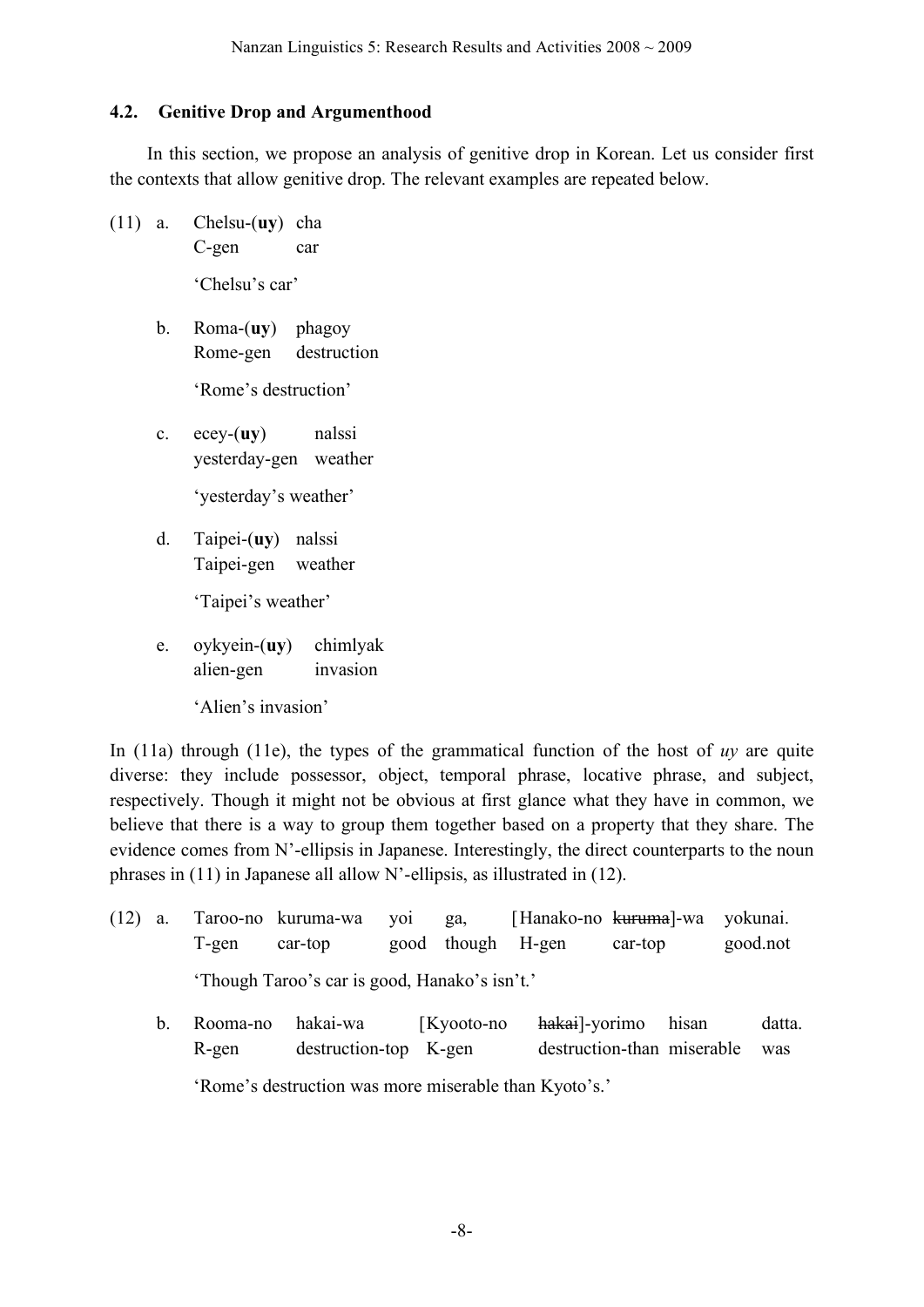- c. Kyoo-no ondo-wa [kinoo-no ondo-vorimo takai. today-gen temperature-top yesterday-gen temperature-than high 'Today's temperature is higher than yesterday's.'
- d. Taipei-no tenki-wa [Kyooto-no tenki]-yorimo ii. T-gen weather-top K-gen weather-than good 'Taipei's weather is better than Kyoto's.'
- e. Teki-no sinryaku-wa huseg-eru ga, enemy-gen invasion-top prevent-can though [utyuuzin-no sinryaku]-wa huseg-e-nai. alien-gen invasion-top prevent-can-neg

'Though enemy's invasion can be prevented, aliens' invasion cannot be prevented.'

(12a) shows that possessors can license N'-ellipsis. (12b) is repeated from (9b), where the object of the head noun licenses N'-ellipsis. (12c) and (12d) show that temporal and locative phrases allow N'-ellipsis.<sup>11</sup> (12e) illustrates that the subject of the head noun can license N'ellipsis.

It is important to remember that according to Saito, Lin, and Murasugi (2008), only those elements that can appear in DP Spec, an argument position, allow N'-ellipsis. Given this, we suggest that the property relevant for determining the possibility of genitive drop is the notion of argumenthood. Thus, only arguments may allow genitive drop, just like the fact that only arguments allow N'-ellipsis.

Note again that the types of the grammatical function of the host of *uy* that disallow genitive drop, repeated in (13), appear to be quite diverse. They even differ with respect to their categorial status. If the current hypothesis (13) to behave likes adjuncts. Thus, it is predicted that the direct counterparts to (13) in Japanese do not allow N'-ellipsis. This prediction is borne out, except for  $(13)$ , as illustrated in  $(14)$ .<sup>12</sup>

- (i) a. yesterday's temperature
	- b. last year's protest against war
	- c. Taipei's weather

<sup>12</sup> (14a) and (14c) are from Tomoko Haraguchi (p.c., January 2009). (14b) and (14d) are from Saito, Lin, and Murasugi 2008, p.253. (14e) is from Toshiko Oda and Mamoru Saito (p.c., January 2009).

 $11$  Anderson (1983) argues based on examples like (i) that temporal and locative phrases can occupy DP Spec, an argument position, and function as "extended possessors".

It is also noteworthy that Larson (1985) argues that temporal and locative phrases are inherently thetamarked.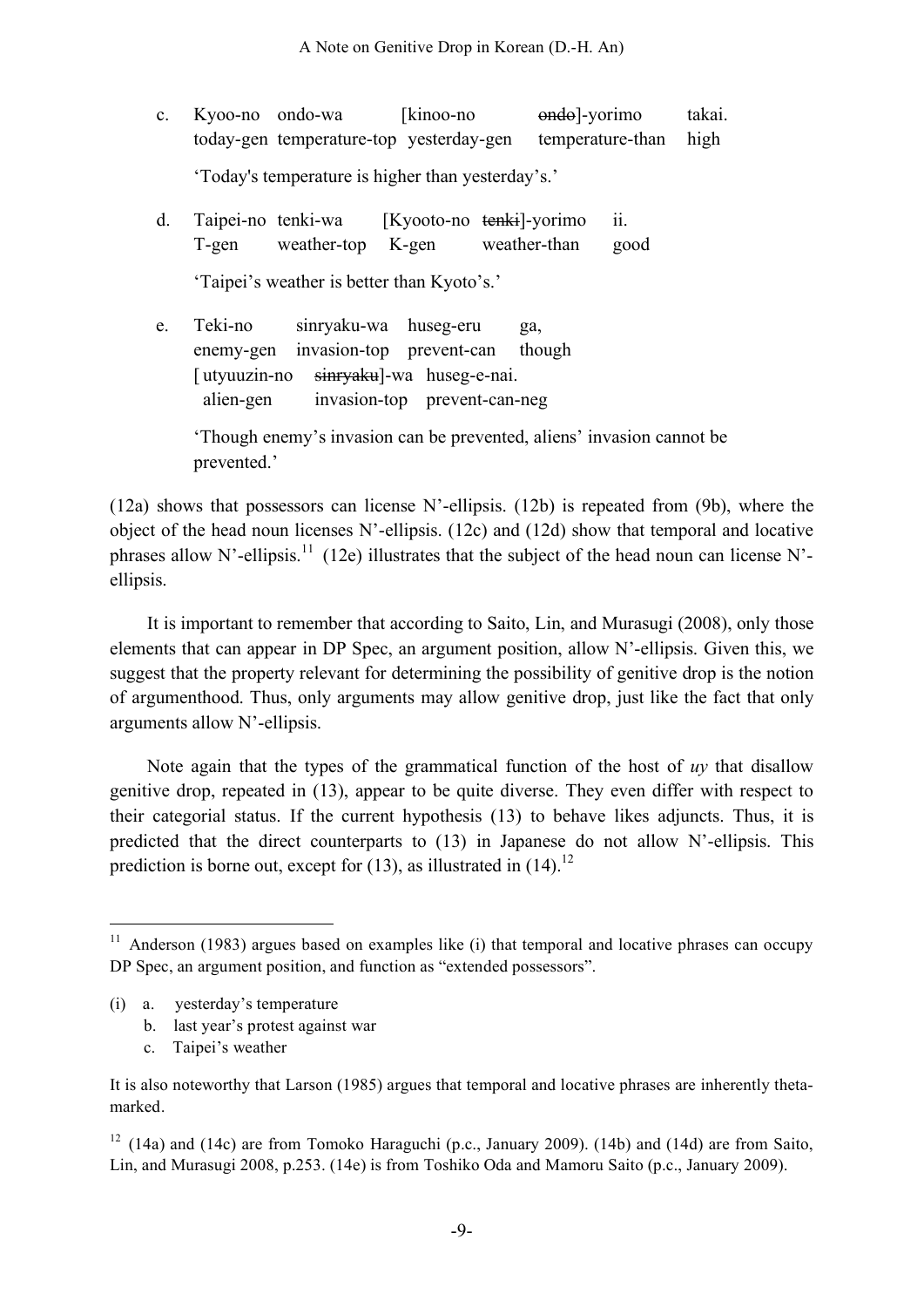(13) a. dol-lo-\*(**uy**) kongkyek stone-with-gen attack

'an attack with stones'

- b. sey-kwen-\*(**uy**) chayk three-CL-gen book 'three books'
- c. Haruki-wa-\*(**uy**) intebyu H-with-gen interview

'an interview with Haruki'

d. kongpo-\*(**uy**) sunkan terror-gen moment

'a moment of terror'

e. yulep-ulo-\*(**uy**) yehayng Europe-to-gen trip

'a trip to Europe'

(14) a. \*ya-de-no koogeki-wa kantan-da ga, (J) arrow-with-gen attack-top easy-dec though [isi-de-no koogeki]-wa muzukashii. stone-with-gen attack-top difficult

'Although the attack with arrows was easy, the attack with stones was difficult.'

b. \*Taroo-wa iti-niti-ni san-satu-no hon-o yomu ga, T-top one-day-in three-CL-gen book-acc read though Hanako-wa [go-satu-no hon]-o yomu. H-top five-CL-gen book-acc read

'Taroo reads three books in a day, but Hanako reads five.'

c. \*Chomsky-to-no intabyuu-wa muzukasii ga, C-with-gen interview-top difficult though [Abe sensei-to-no intabyuu]-wa kantan-da. Prof. Abe-with-gen interview-top easy-dec

'Though the interview with Chomsky was difficult, the interview with Prof. Abe was easy.'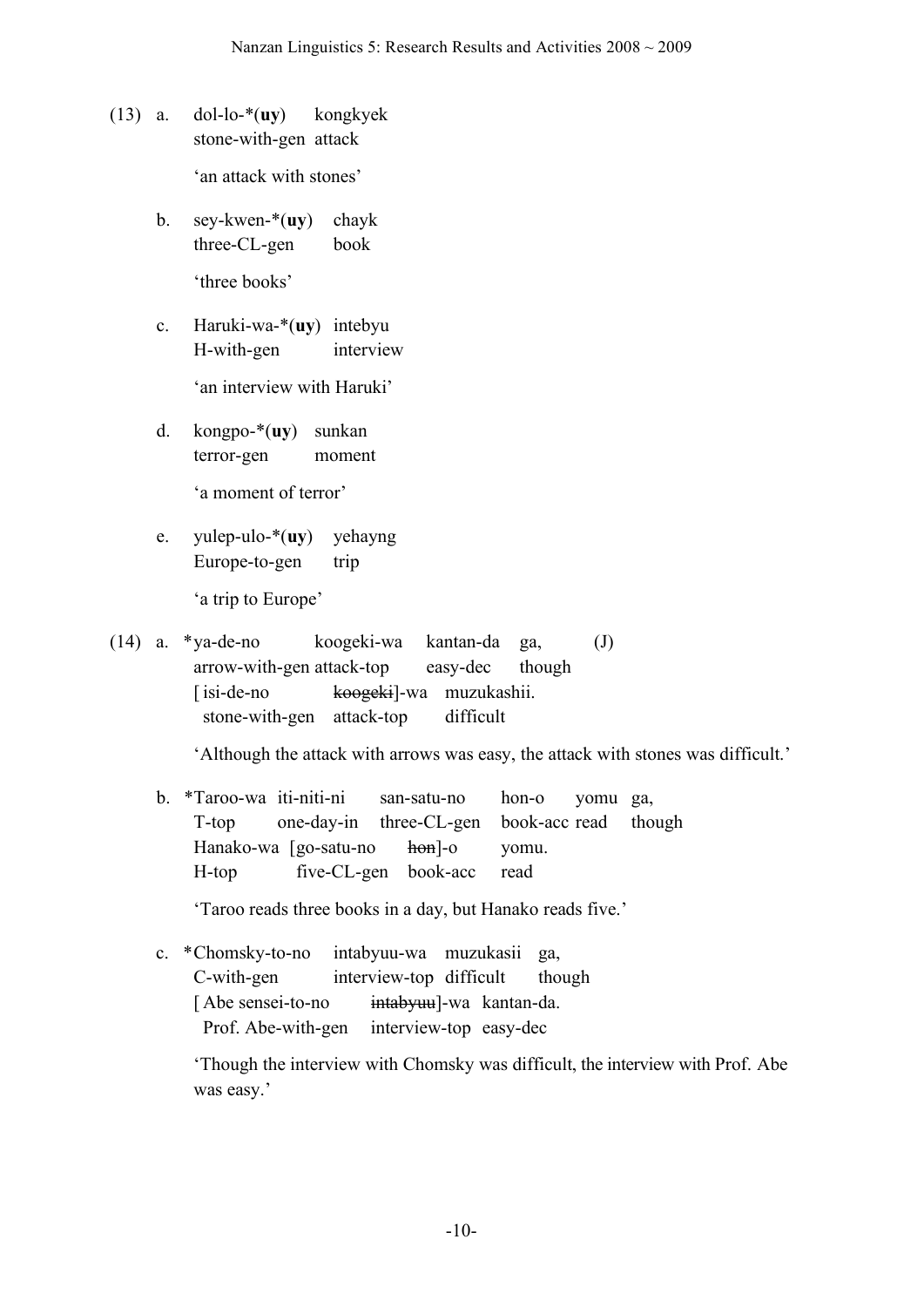- d. \*Hare-no hi-wa yoi ga, [ame-no hi]-wa otikomu. clear-gen day-top good though rain-gen day-top feel.depressed 'Clear days are OK, but I feel depressed on rainy days.'
- e. ?Yooroppa-e-no ryokoo-wa mizika katta ga, Europe-to-gen travel-top short was but [amerika-e-no ryokoo]-wa naga katta. America-to-gen (travel)-to long was

'The travel to Europe was short, but the one to America was long.'

Given Saito, Lin, and Murasugi's (2008) account of N'-ellipsis, the ungrammaticality of the examples in (14a) through (14e) illustrate that the relevant prenominal elements function as adjuncts. The fact that the corresponding elements in (13a) through (13e) also fail to license genitive drop is significant and provides support for our hypothesis that the argumenthood of the host of *uy* is the key factor in determining the possibility of genitive drop.

Regarding the mismatch between (13) and (14), we suspect that the categorial status of the relevant prenominal elements matters. That is, in the good cases of genitive drop, illustrated in (11), none of the prenominal elements is a PP, while some of the bad cases in (13) do involve PPs (e.g., (13a), (13c), and (13e)). Given this, we assume that in the noun phrases in Korean, PPs function as adjuncts, while they may function as arguments in cases like (14) in Japanese. However, precisely how (14e) is different from the rest of the examples in (14) is not clear to us at the moment. We hope that future research will shed more light on this contrast.

To summarize, we have seen in this section that there is a parallelism between genitive drop and N'-ellipsis. Under Saito, Lin, and Murasugi's (2008) analysis of N'-ellipsis, we proposed based on this observation that the relevant factor involved in licensing genitive drop is the argumenthood of the host of *uy*. That is, if the host of *uy* bears a theta role, it may optionally drop  $uy$ . In the following section, we will discuss some complex cases of genitive drop, which necessitates introduction of an additional constraint on genitive drop.

### **5. Some Complex Cases**

In the previous section, we proposed that genitive drop is allowed only if the host of *uy* receives a theta role, i.e., only if it is an argument in an extended sense, seeing that temporal and locative phrases also allow genitive drop (see footnote 11). Here, it is noteworthy that in all the examples we have examined so far, the relevant prenominal element is the only prenominal element within the noun phrase. Interestingly, if more than one element appears prenominally, a new pattern emerges with respect to genitive drop. More specifically, there seems to exist a complex pattern of adjacency requirements on genitive drop. Consider the data in (15).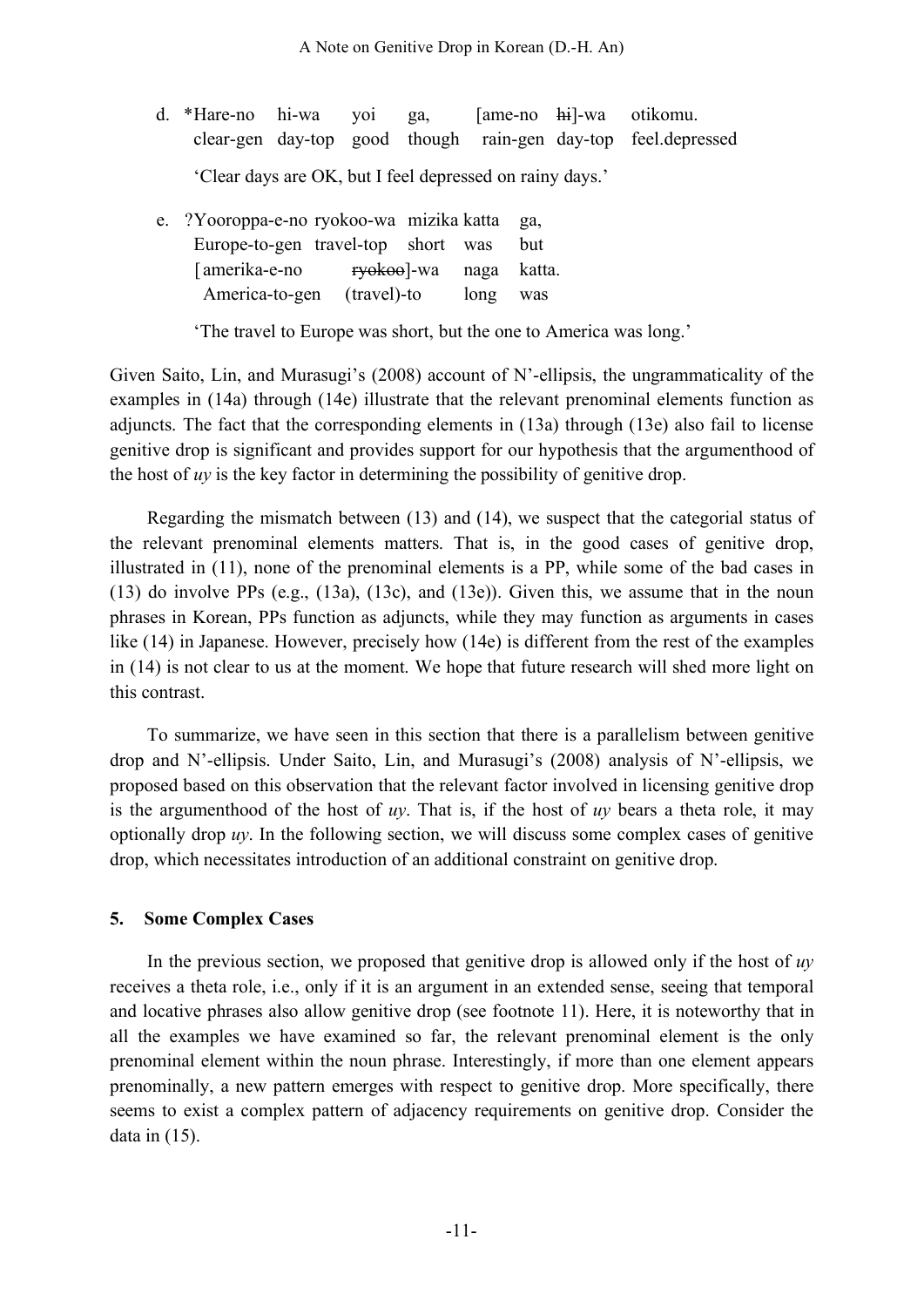(15) oykyein-\*(uy) ciku-(uy) chimlyak alien-gen earth-gen invasion

'Alien's invasion of the earth'

Here, the subject *oykyein* 'alien' may not drop its genitive Case marker, while genitive drop is allowed for the object *ciku* 'earth'.<sup>13</sup> Therefore, it seems that the intervening object somehow blocks genitive drop from the subject. Furthermore, it is not only an intervening genitivemarked object that blocks genitive drop from the initial constituent. Other categories such as relative clauses can also block genitive drop from the initial constituent.

(16) oykyein-\*(uy) [amuto yeysang mothan] chimlyak alien-gen anyone predict could.not invasion

'the invasion of Aliens that nobody could predict'

Given this, it seems that in addition to being a theta role holder, as argued in the previous section, the host of *uy* must also be adjacent to the head noun. However, the picture gets more complicated given the availability of genitive drop for the temporal phrase *ecey* 'yesterday' in (17), which is not adjacent to the head noun.

(17) ecey-(uy) Kim kyosu-(uy) kanguy yesterday-gen Prof. Kim-gen lecture

'Prof. Kim's yesterday's lecture'

We suspect that the relevant difference between (15) and (17) has to do with the way the relevant initial constituent is theta-marked. That is, the initial constituent in (15) is assigned a theta role from the head noun, while that in (17) is inherently theta-marked (see footnote 11). 14

Given this, the adjacency requirement on genitive drop can be summarized as follows:

(i) oykyein-(uy) chimlyak alien-gen invasion

'Alien's invasion'

 $14$  In fact, temporal and locative phrases enjoy quite much freedom with respect to genitive drop, regardless of their position with respect to the head noun.

- (i) ecey-(uy) Taipei-(uy) nalssi yesterday-gen Taipei-gen weather 'Yesterday's Taipei's weather'
- (ii) Taipei-(uy) ecey-(uy) nalssi

<sup>&</sup>lt;sup>13</sup> Recall that subjects can in principle drop  $uv$ , as repeated below.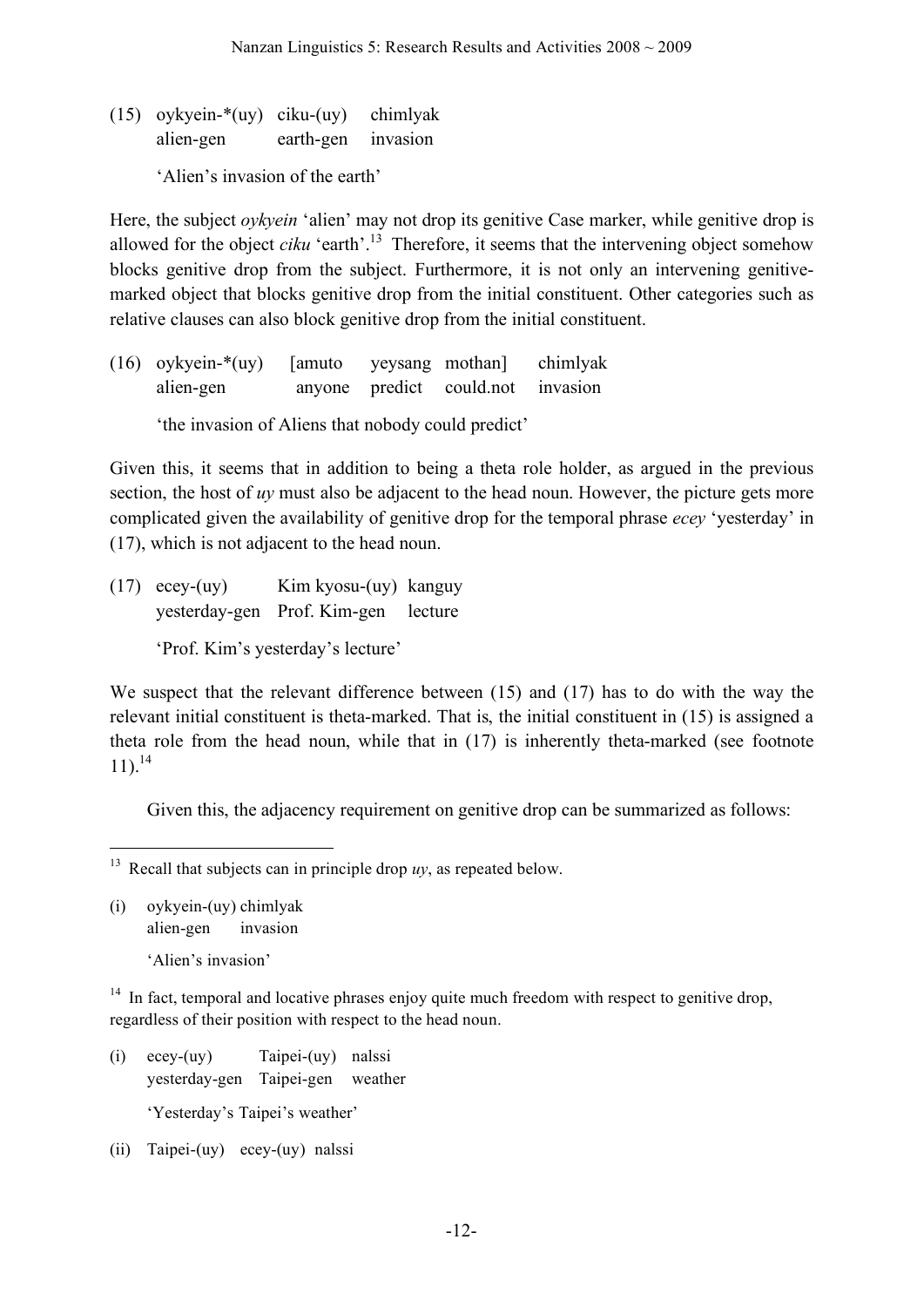- (18) a. If the host receives a theta role from the head noun, it must also be adjacent to the head noun.
	- b. If the host is inherently theta-marked, it does not have to be adjacent to the head noun.

At the moment, it is not entirely clear to us why this restriction holds. But, we suspect that it derives at least in part from the independently motivated locality restriction on theta role assignment.

# **6. Further Issues**

Before we conclude, let us briefly consider a few remaining issues. First, one might suspect that genitive drop involves some kind of incorporation process<sup>15</sup>, given that adjacency is required, which is typical of incorporation, and also that when the genitive Case marker is dropped, the resulting structure looks like a compound (see, e.g., (11)). However, there is reason to believe that genitive drop does not involve an  $[X^0 N^0]$  configuration, which would arise if genitive drop involved incorporation of the prenominal element into the head noun. The evidence comes from the fact that prenominal elements that allow genitive drop can be syntactically complex, i.e., they are phrasal, as illustrated by (19).

|  |         | C-and                                           | $(19)$ a. Chelsu-lang Yenghi- $(uy)$ chinku<br>Y-gen |  |  | friend                               |         |  |  |
|--|---------|-------------------------------------------------|------------------------------------------------------|--|--|--------------------------------------|---------|--|--|
|  |         | 'Chelsu and Yenghi's friend'                    |                                                      |  |  |                                      |         |  |  |
|  | $b_{-}$ | America-from came student-gen                   |                                                      |  |  | [[mikuk-eyse on] haksayng]-(uy) pumo | parents |  |  |
|  |         | the parents of a student who came from America' |                                                      |  |  |                                      |         |  |  |

Given this, we conclude that the incorporation analysis of genitive drop is hard to maintain.<sup>16</sup>

<sup>&</sup>lt;sup>15</sup> See, for instance, Hong 1994, 2004 for an incorporation analysis of Case marker drop in clauses. However, regardless of whether Case marker drop in clauses can be analyzed in terms of incorporation or not, there is no a priori reason to expect the same analysis to carry over to genitive drop. We show below that genitive drop in fact behaves differently from Case marker drop in clauses.

<sup>&</sup>lt;sup>16</sup> The argument here is inspired by Massam's (2001) discussion on noun incorporation in Niuean, where she argues that the phenomenon in question is phrasal and does not involve word-level processes at all. (Hence, Massam actually refers to the phenomenon in question as "pseudo noun incorporation (PNI)".)

It is also interesting to note that PNI is similar to genitive drop in that it requires adjacency. The gist of her analysis of the adjacency requirement on PNI is that the adjacency effect is only apparent and that it involves phrasal movement. Given that we have left open the question about the precise nature of the adjacency requirement on genitive drop, it is tempting to try to extend Massam's analysis to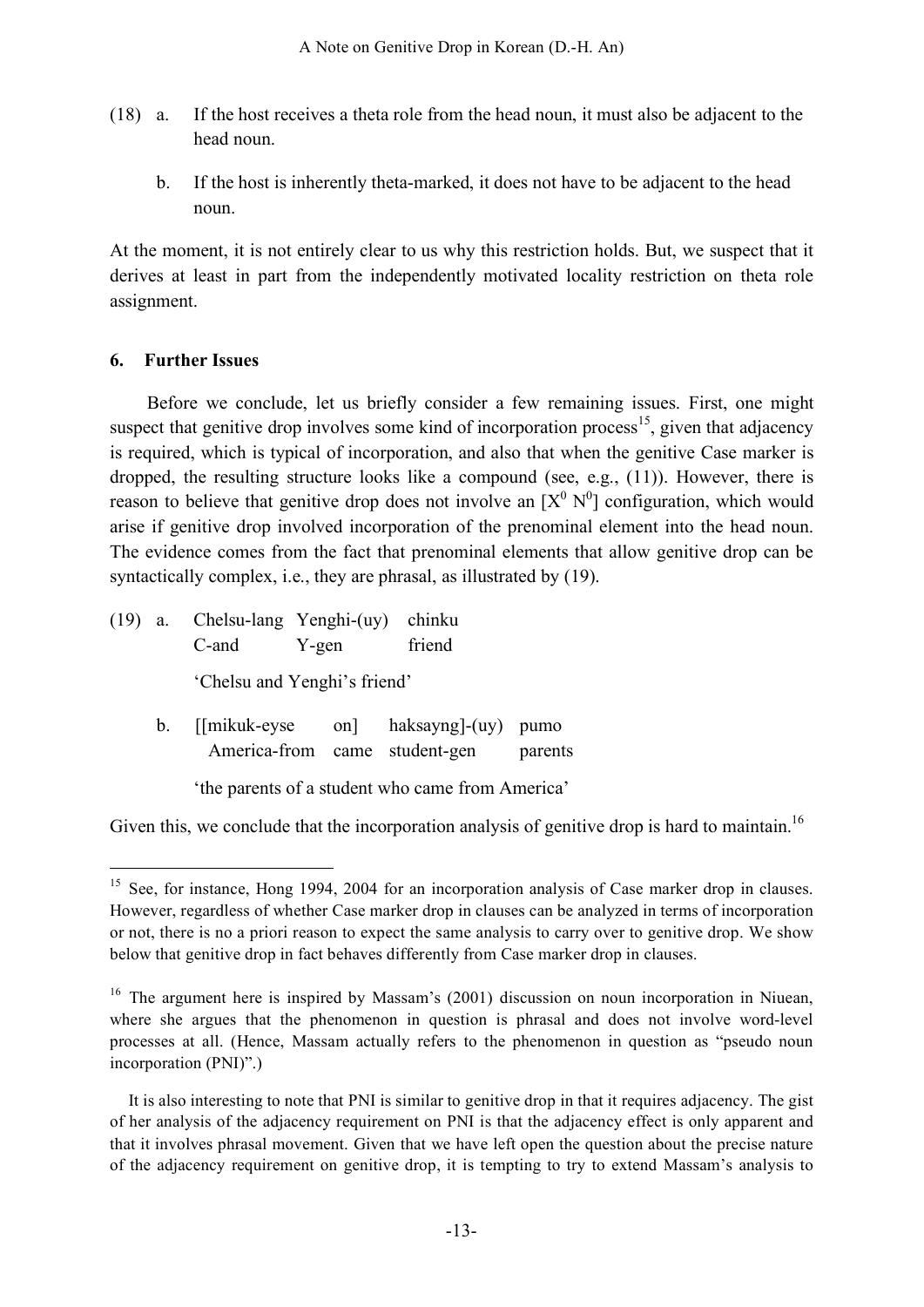In An 2009, an alternative formulation of the incorporation analysis is considered, where it is suggested that what is incorporated is not the prenominal constituent, but the genitive Case marker itself. If this is the case, the problem posed by the phrase status of the host of *uy* would not matter. It would also easily capture the adjacency requirement. One aspect that remains mysterious is why the genitive Case marker never surfaces anywhere after the putative incorporation.

Finally, it is well-known that Case marker drop is also possible in clauses. There have also been various approaches to this phenomenon. For instance, Ahn (1996) argues that Case marker drop in clauses involves some kind of left dislocation. On the other hand, Hong (1994, 2004) argues for an incorporation analysis of Case marker drop in clauses (see Saito 1982, 1985, Hoshi 1993, Ahn 1996, 1999, Kim 1998, Hong 1994, 2004, Kwon and Zribi-Hertz 2006, Harada 2007, among others, for further discussion). Here, the question is whether Case marker drop in clauses and genitive drop can receive a uniform analysis. Regarding this, we would like to point out that genitive drop crucially differs from Case marker drop in clauses, which suggests that a unified analysis of these phenomena may be hard to achieve.

First, note that certain adjuncts may be Case-marked in Korean, as illustrated in (20).

(20) Chelsu-ka mikuk-lul tu pen-**ul** yehaynghayssta. C-nom America-acc two time-acc traveled

'Chelsu traveled America twice.'

Here, the Case marker on the adjunct *tu pen* 'twice (or two times)' is optional.

| (21) Chelsu-ka mikuk-lul |                               |  | tu pen yehaynghayssta. |
|--------------------------|-------------------------------|--|------------------------|
| C-nom                    | America-acc two time traveled |  |                        |

Recall however that in the noun phrase, adjuncts may not drop their genitive Case marker, as shown in (22).

- (22) a. Chelsu-uy tu pen-**uy** yehayng C-gen two time-gen travel '*lit.* Chelsu's two times' travel'
	- b. \*Chelsu-uy tu pen yehayng C-gen two time travel

1

Second, as discussed above, genitive drop places a strict adjacency requirement on the host of *uy*. However, in the case of Case drop in clauses, there does not seem to be such

account for the adjacency effect in genitive drop. But, there seems to be no obvious way to do so at the moment.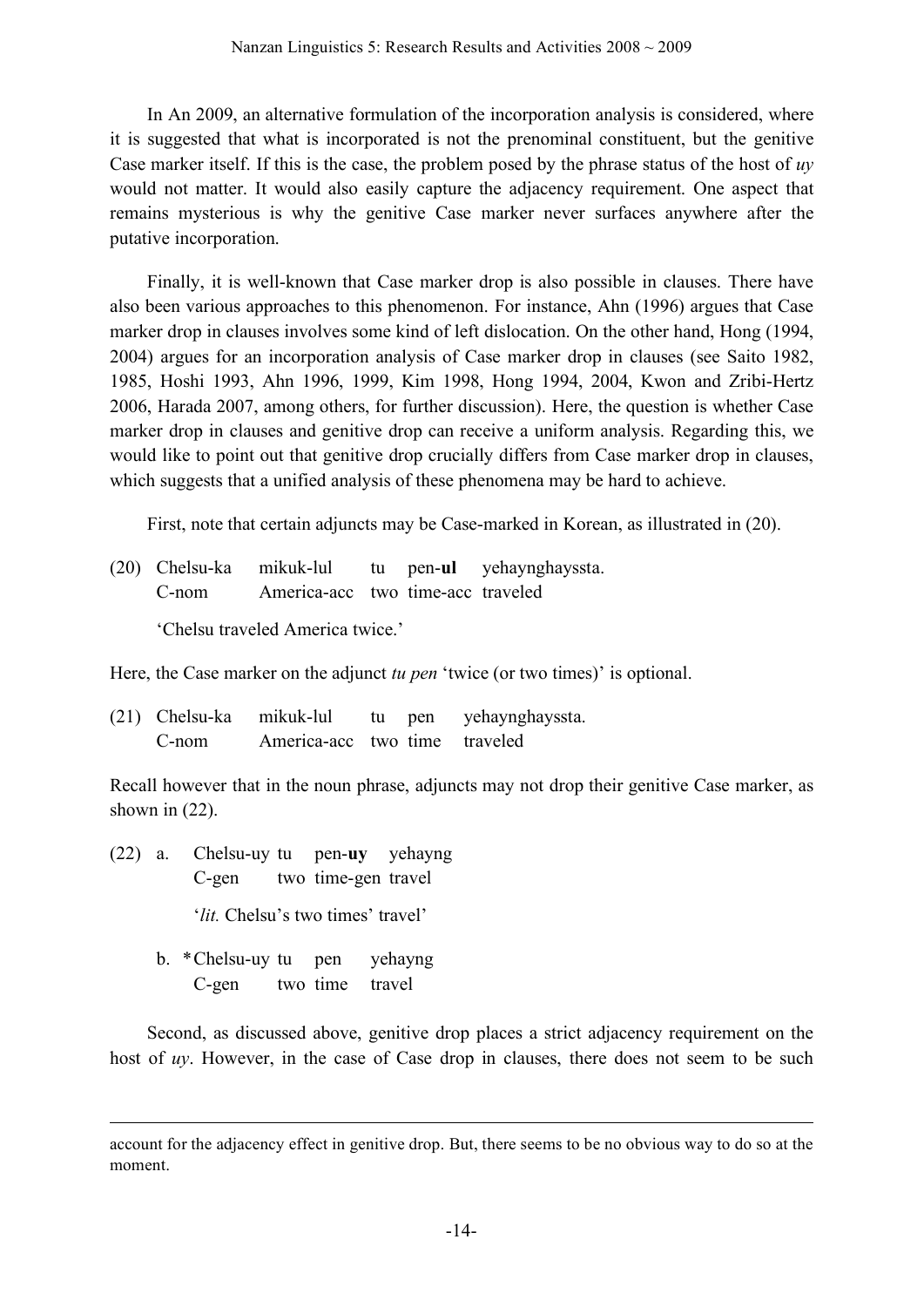requirement.<sup>17</sup>

(23) a. ku chayk-(**ul**) way sass-ni? the book-acc why bought-Q 'Why did you buy the book?'

b. way ku chayk-(**ul**) sass-ni?

We believe that these differences demonstrate clearly that the two phenomena should be subjected to different analyses.

### **7. Conclusion**

We have examined in this paper the phenomenon of genitive Case marker drop in Korean. In the course of the exposition, we have identified a number of significant properties of genitive drop: first, there is a certain parallelism between N'-ellipsis in Japanese and genitive drop in Korean; second, only those elements that bear a theta role may drop the genitive Case marker; third, if the host of the genitive Case marker is an argument of the head noun, it must also be adjacent to the head noun to be able to drop the genitive Case marker.

However, we have also left a number of important questions. For instance, we are not sure whether the parallelism between N'-ellipsis and genitive drop stems from a deeper property of the grammar of Japanese and Korean. Moreover, the nature of the adjacency requirement seems to require further exploration. We hope that future research will allow us to explain these questions in a better way.

### **References**

- Ahn, H. (1988) "Preliminary Remarks on Korean NP," in E-J. Baek, M. Kang, Y. Kim, and S. Lee, eds., papers from the 6th International Conference on Korean Linguistics, Hanshin Publishing, Seoul, 1-15.
- Ahn, H. (1996) "A Study of Syntactic Word Formation," in H. Ahn, ed., *Proceedings of 1996 Seoul International Conference on Generative Grammar*, Hankuk Publishing, Seoul, 1-21.
- Ahn, H. (1999) "Notes on Case Deletion," in Y-W Kim, I-K. Kim, and J-W. Park, eds., *Linguistic Investigations: In honor of In-Seok Yang*, Hankuk Publishing, Seoul, 1-16.
- An, D. (2009) "On the Nature of Genitive Case in Korean: with Reference to Japanese," paper presented at the 2nd workshop of the Nanzan International Research Project on Comparative Syntax and Language Acquisition, Nanzan University, January 15.

Anderson, M. (1983) "Prenominal Genitive NPs," *The Linguistic Review* 3, 1-25.

<sup>&</sup>lt;sup>17</sup> In fact, in the case of Case marker drop in clauses, it is not even clear which element the host of the Case marker should be adjacent to. A potential candidate might be the verb. But, (23) shows clearly that this may not be correct.